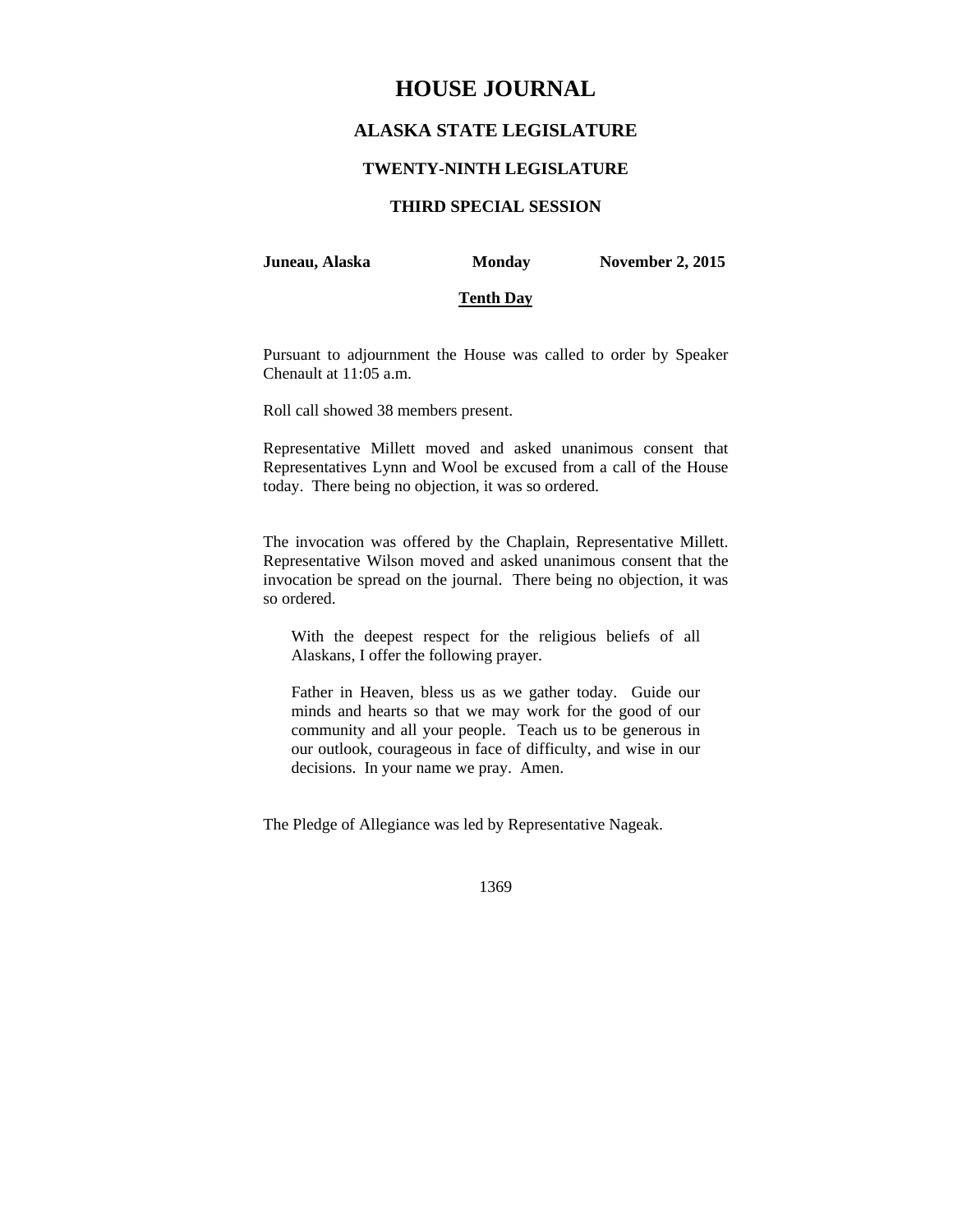## HOUSE JOURNAL

# **CERTIFICATION OF THE JOURNAL**

Representative Millett moved and asked unanimous consent that the journal for the first through the ninth legislative days of the third special session be approved as certified by the Chief Clerk. There being no objection, it was so ordered.

# **INTRODUCTION OF CITATIONS**

The following citations were introduced and taken up later on the special order citation calendar:

Honoring - Garrett Stortz By Representatives Millett, Hughes

Honoring - Brittany Tregarthen By Representatives Millett, Stutes

Honoring - North Pole High School Automotive Program, 2nd Place National Student Auto Skills Competition By Representative Wilson; Senator Coghill

Honoring - JBER Airmen Leadership Class of 15-6 By Representative Reinbold; Senator Wielechowski

Honoring - 2015 Fairbanks Champions for Children, Award Winners By Representatives Kawasaki, Wool

Honoring - Denise Brakora By Senator Giessel; Representative Pruitt

Honoring - Nick Hanson, "Eskimo Ninja" By Senator Olson; Representative Foster

In Memoriam - Robert Prunella By Representative Ortiz

In Memoriam - Eivin Brudie By Representative Claman; Senator Gardner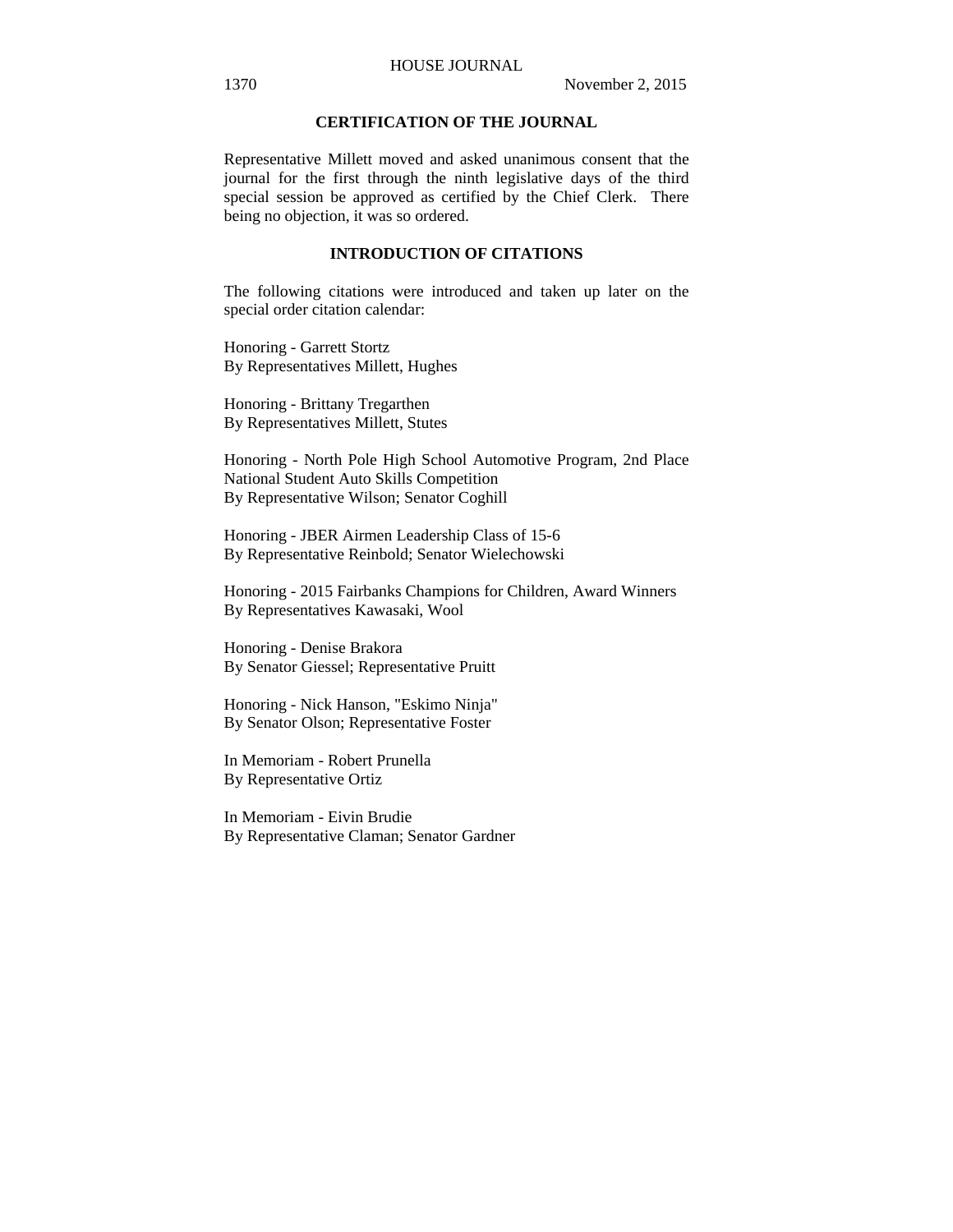In Memoriam - Mark Ashburn By Representative Claman; Senator Costello

In Memoriam - Carol Lynn Ross By Representative Ortiz

In Memoriam - Jack O'Brien By Representatives Kawasaki, Guttenberg

In Memoriam - Marcy Ann Buch By Representative Claman; Senator Ellis

In Memoriam - Morgan Anniqsauq Solomon By Representative Guttenberg

In Memoriam - Mildred McKenzie Johnson By Representatives Colver, Hughes

In Memoriam - Karen Davey Stewart By Representative Colver; Senator Dunleavy

In Memoriam - Ethel Stoneman By Senator Coghill; Representative Wilson

In Memoriam - Leo Brown By Senator Coghill; Representative Wilson

In Memoriam - Jean Way By Senator Coghill

In Memoriam - Roy Helms By Senator Coghill

In Memoriam - Joseph Tang Mielke By Senator Huggins; Representative Neuman

In Memoriam - Teresa Sockpealuk Perry By Senator Olson; Representative Foster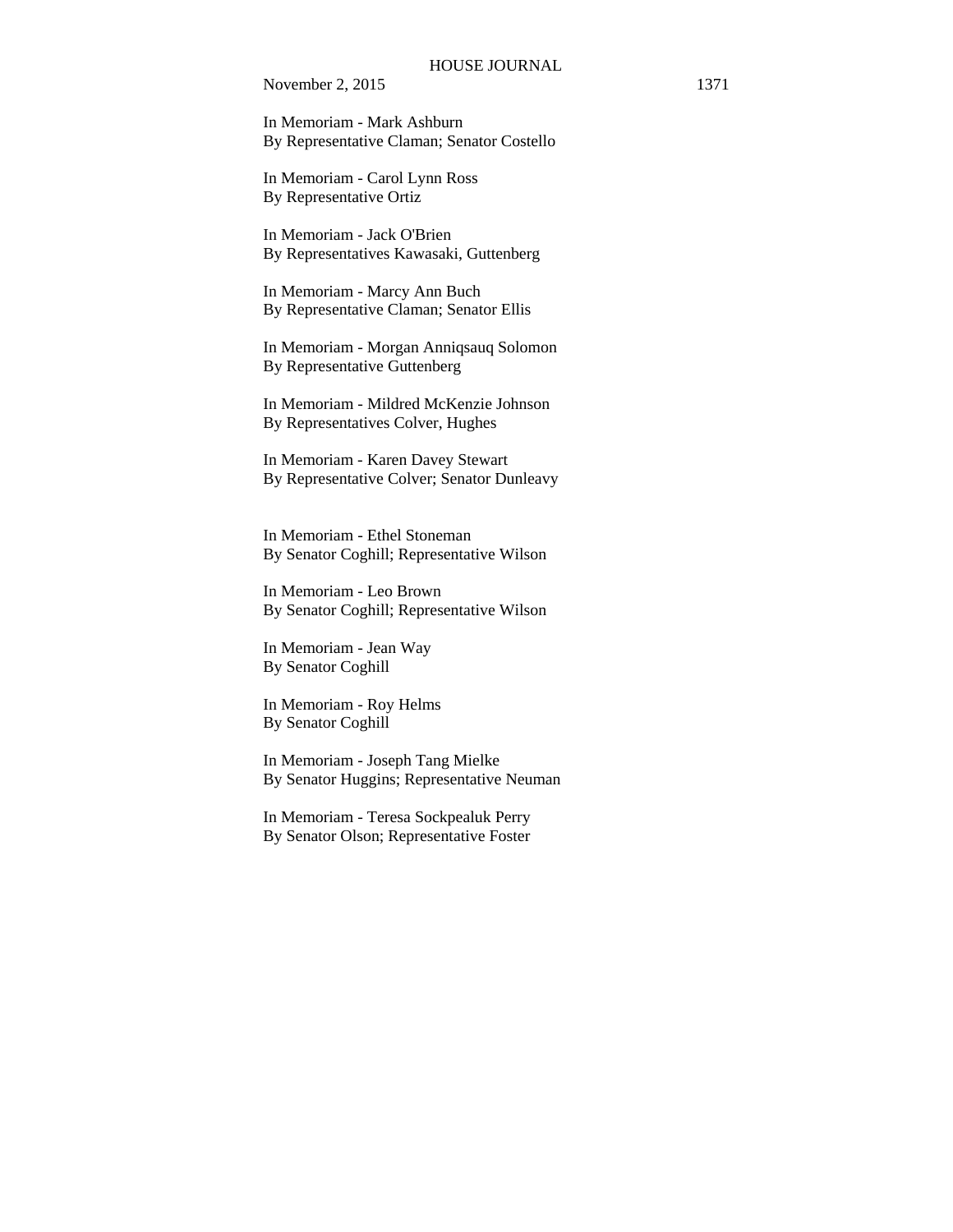# **INTRODUCTION, FIRST READING, AND REFERENCE OF HOUSE RESOLUTIONS**

# **HJR 301**

HOUSE JOINT RESOLUTION NO. 301 by Representatives GATTIS, Saddler, Hughes, Colver, and Tilton:

Opposing the recent decisions to cancel future lease sales in the Chukchi and Beaufort Seas and to deny the suspension of Shell and Statoil's leases; urging the United States Department of the Interior to continue to promote oil exploration in the Chukchi and Beaufort Seas; urging the United States Bureau of Safety and Environmental Enforcement to reconsider and approve requests from Shell and Statoil for lease suspensions in the Chukchi Sea Planning Area and Beaufort Sea Planning Area; and urging the ongoing efforts to develop offshore oil and gas in the Arctic Outer Continental Shelf.

was read the first time and referred to the Resources Committee.

Representative Tuck objected to the introduction of the resolution stating it is outside the subject matter of the special session proclamation.

The Speaker ruled introduction of the resolution was in order, stating it was not legislation or a constitutional amendment.

The ruling of the Speaker was appealed.

The question being: "Shall the House sustain the ruling of the Chair?" The roll was taken with the following result:

Sustain Ruling of the Chair

### **YEAS: 26 NAYS: 12 EXCUSED: 2 ABSENT: 0**

Yeas: Chenault, Colver, Edgmon, Foster, Gattis, Hawker, Herron, Hughes, Johnson, Keller, LeDoux, Millett, Munoz, Nageak, Neuman, Olson, Pruitt, Reinbold, Saddler, Seaton, Stutes, Talerico, Thompson, Tilton, Vazquez, Wilson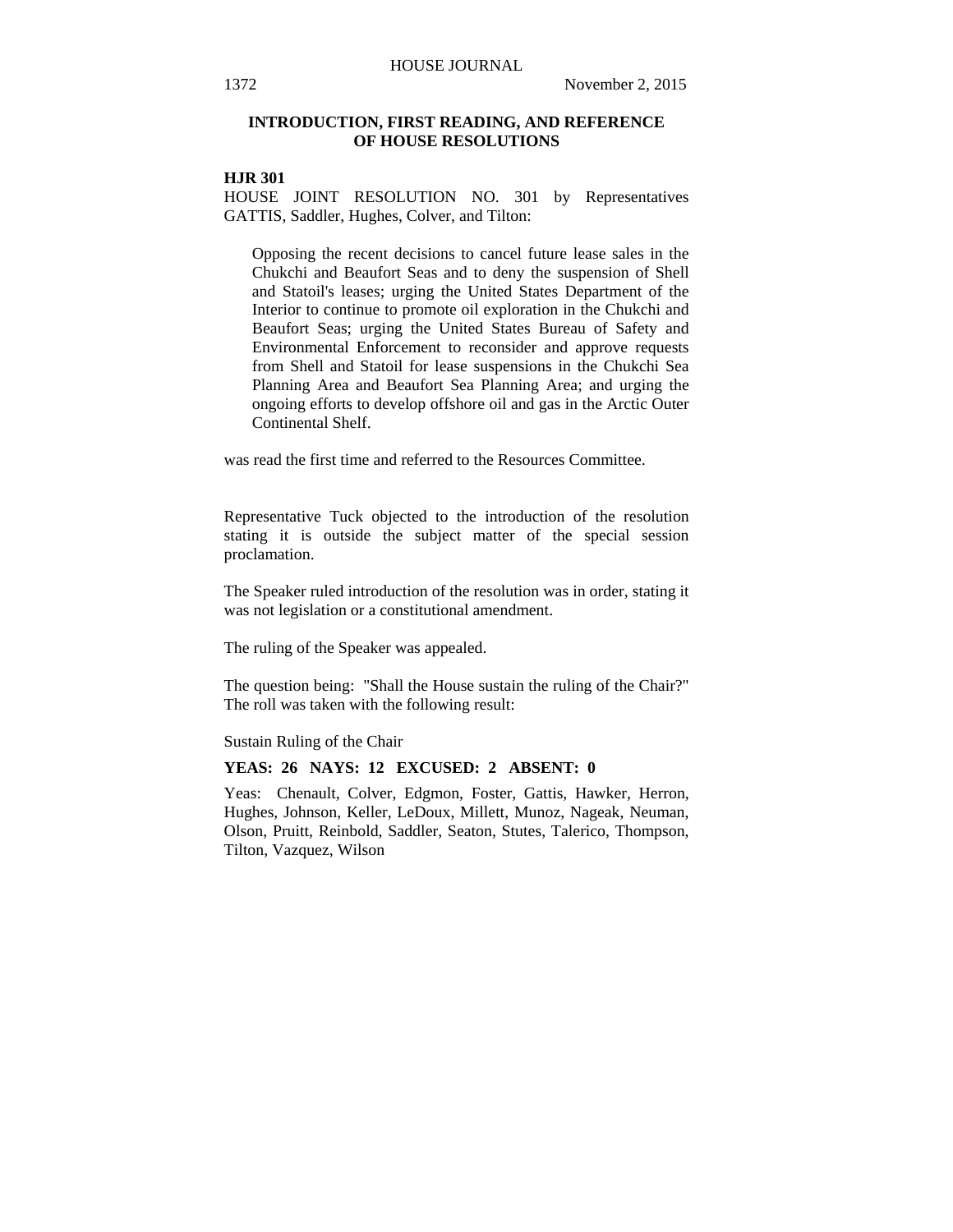Nays: Claman, Drummond, Gara, Gruenberg, Guttenberg, Josephson, Kawasaki, Kito, Kreiss-Tomkins, Ortiz, Tarr, Tuck

Excused: Lynn, Wool

And so, the ruling was sustained.

#### **UNFINISHED BUSINESS**

Representative Millett moved and asked unanimous consent that the following members be excused from a call of the House. There being no objection, the members were excused as noted:

Representative Lynn – from noon to 11:00 p.m., November 2

Representative Stutes – from noon, November 2 to 2:30 p.m., November 4

#### **SPECIAL ORDER OF BUSINESS**

Representative Millett moved and asked unanimous consent that the notice and publication requirements be waived and the special order citation calendar be taken up as a Special Order of Business. There being no objection, it was so ordered.

Representative Millett moved and asked unanimous consent that the House approve the special order citation calendar. There being no objection, the following citations were approved and sent to enrolling:

## Honoring - Garrett Stortz

By Representatives Millett, Hughes, Chenault, Claman, Colver, Drummond, Edgmon, Foster, Gara, Gattis, Gruenberg, Guttenberg, Hawker, Herron, Johnson, Josephson, Kawasaki, Keller, Kito, Kreiss-Tomkins, LeDoux, Lynn, Munoz, Nageak, Neuman, Olson, Ortiz, Pruitt, Saddler, Seaton, Stutes, Talerico, Tarr, Thompson, Tilton, Tuck, Vazquez, Wilson, Wool

Honoring - Brittany Tregarthen

By Representatives Millett, Stutes, Chenault, Claman, Colver, Drummond, Edgmon, Foster, Gara, Gattis, Gruenberg, Guttenberg, Hawker, Herron, Hughes, Johnson, Josephson, Kawasaki, Keller, Kito,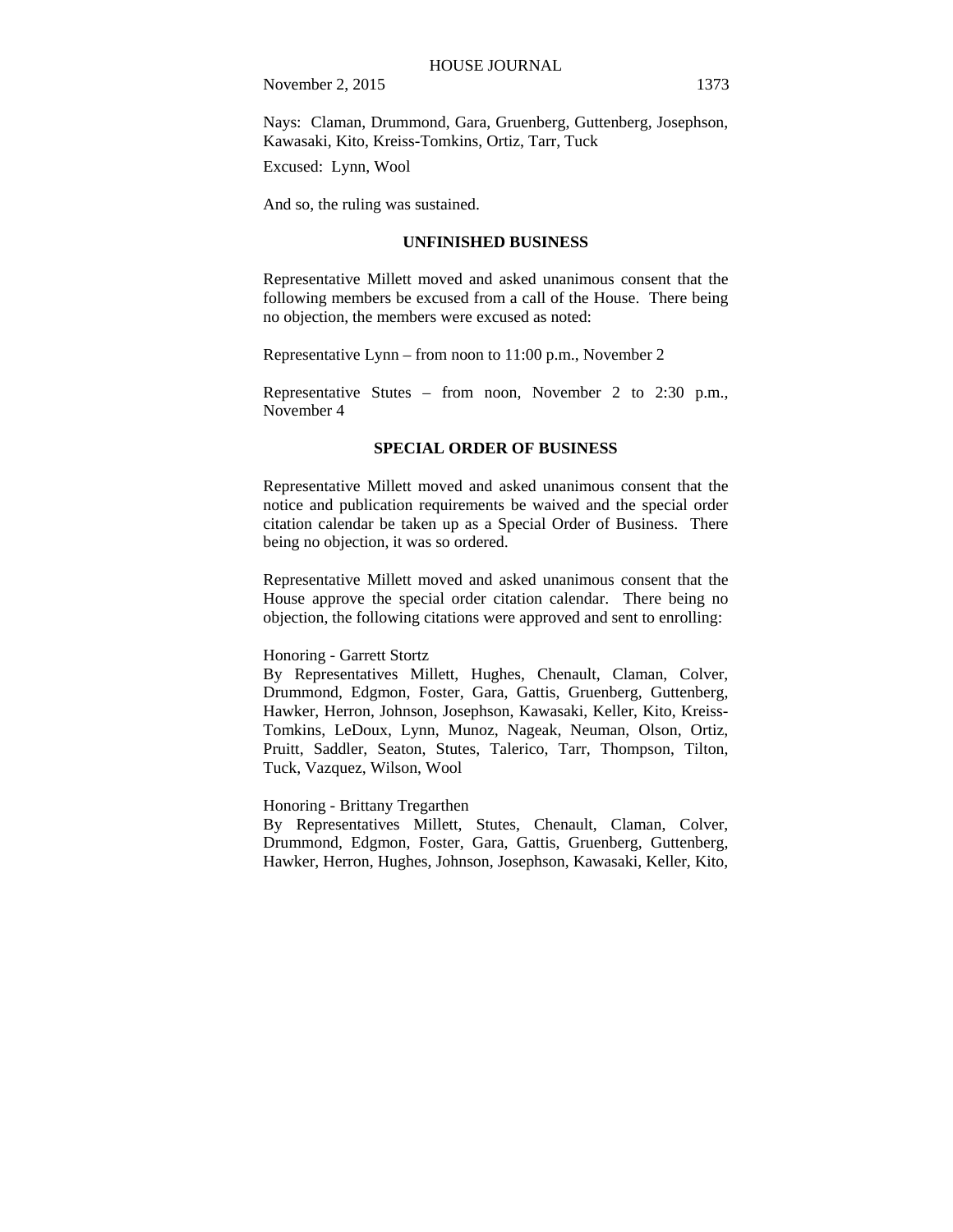Kreiss-Tomkins, LeDoux, Lynn, Munoz, Nageak, Neuman, Olson, Ortiz, Pruitt, Saddler, Seaton, Talerico, Tarr, Thompson, Tilton, Tuck, Vazquez, Wilson, Wool

Honoring - North Pole High School Automotive Program, 2nd Place National Student Auto Skills Competition

By Representatives Wilson, Chenault, Claman, Colver, Drummond, Edgmon, Foster, Gara, Gattis, Gruenberg, Guttenberg, Hawker, Herron, Hughes, Johnson, Josephson, Kawasaki, Keller, Kito, Kreiss-Tomkins, LeDoux, Lynn, Millett, Munoz, Nageak, Neuman, Olson, Ortiz, Pruitt, Saddler, Seaton, Stutes, Talerico, Tarr, Thompson, Tilton, Tuck, Vazquez, Wool; Senator Coghill

## Honoring - JBER Airmen Leadership Class of 15-6

By Representatives Reinbold, Chenault, Claman, Colver, Drummond, Edgmon, Foster, Gara, Gattis, Gruenberg, Guttenberg, Hawker, Herron, Hughes, Johnson, Josephson, Kawasaki, Keller, Kito, Kreiss-Tomkins, LeDoux, Lynn, Millett, Munoz, Nageak, Neuman, Olson, Ortiz, Pruitt, Saddler, Seaton, Stutes, Talerico, Tarr, Thompson, Tilton, Tuck, Vazquez, Wilson, Wool; Senator Wielechowski

Honoring - 2015 Fairbanks Champions for Children, Award Winners By Representatives Kawasaki, Wool, Chenault, Claman, Colver, Drummond, Edgmon, Foster, Gara, Gattis, Gruenberg, Guttenberg, Hawker, Herron, Hughes, Johnson, Josephson, Keller, Kito, Kreiss-Tomkins, LeDoux, Lynn, Millett, Munoz, Nageak, Neuman, Olson, Ortiz, Pruitt, Saddler, Seaton, Stutes, Talerico, Tarr, Thompson, Tilton, Tuck, Vazquez, Wilson

#### Honoring - Denise Brakora

By Senator Giessel; Representatives Pruitt, Chenault, Claman, Colver, Drummond, Edgmon, Foster, Gara, Gattis, Gruenberg, Guttenberg, Hawker, Herron, Hughes, Johnson, Josephson, Kawasaki, Keller, Kito, Kreiss-Tomkins, LeDoux, Lynn, Millett, Munoz, Nageak, Neuman, Olson, Ortiz, Saddler, Seaton, Stutes, Talerico, Tarr, Thompson, Tilton, Tuck, Vazquez, Wilson, Wool

#### Honoring - Nick Hanson, "Eskimo Ninja"

By Senator Olson; Representatives Foster, Chenault, Claman, Colver, Drummond, Edgmon, Gara, Gattis, Gruenberg, Guttenberg, Hawker,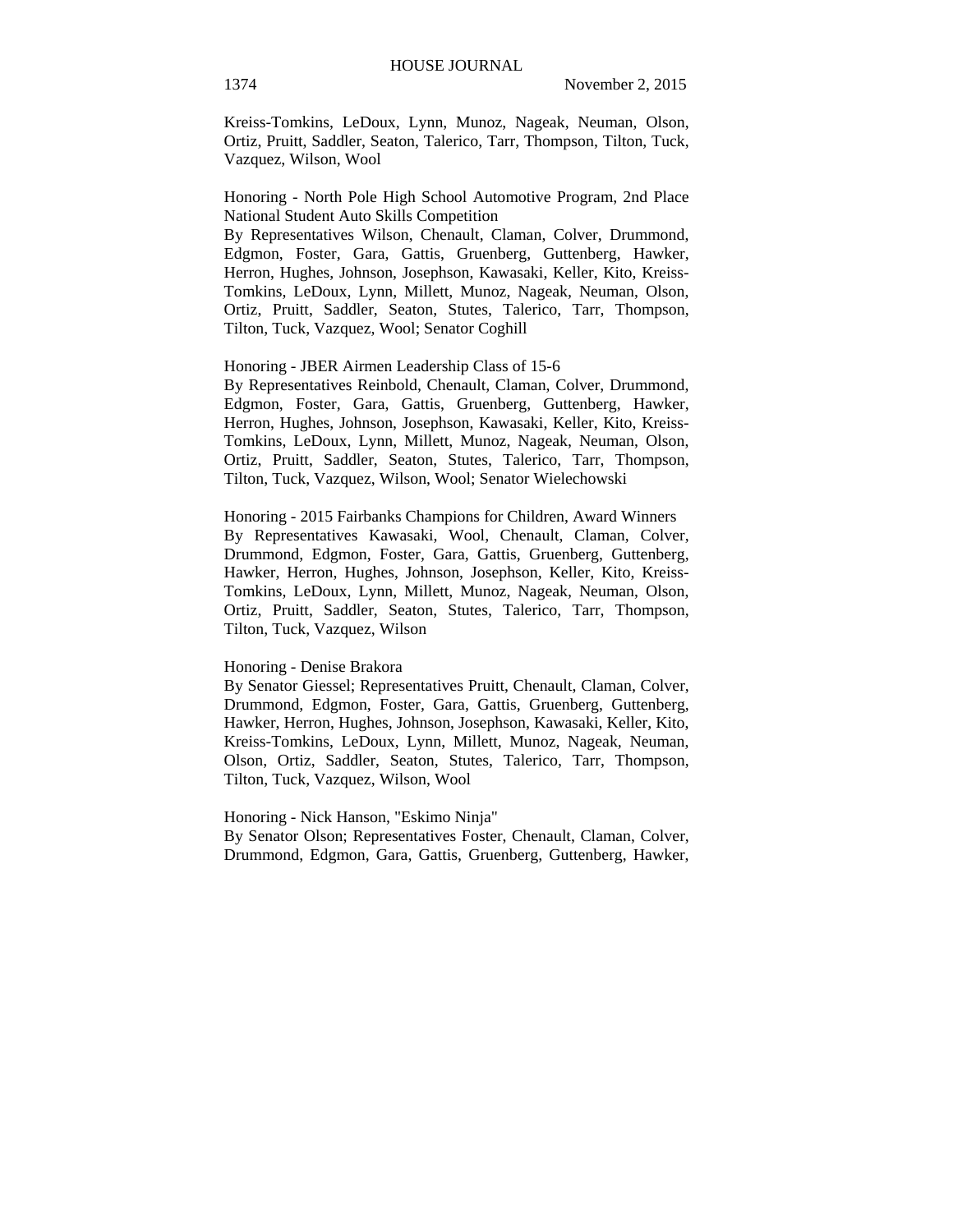Herron, Hughes, Johnson, Josephson, Kawasaki, Keller, Kito, Kreiss-Tomkins, LeDoux, Lynn, Millett, Munoz, Nageak, Neuman, Olson, Ortiz, Pruitt, Saddler, Seaton, Stutes, Talerico, Tarr, Thompson, Tilton, Tuck, Vazquez, Wilson, Wool

#### In Memoriam - Robert Prunella

By Representatives Ortiz, Chenault, Claman, Colver, Drummond, Edgmon, Foster, Gara, Gattis, Gruenberg, Guttenberg, Hawker, Herron, Hughes, Johnson, Josephson, Kawasaki, Keller, Kito, Kreiss-Tomkins, LeDoux, Lynn, Millett, Munoz, Nageak, Neuman, Olson, Pruitt, Saddler, Seaton, Stutes, Talerico, Tarr, Thompson, Tilton, Tuck, Vazquez, Wilson, Wool

#### In Memoriam - Eivin Brudie

By Representatives Claman, Chenault, Colver, Drummond, Edgmon, Foster, Gara, Gattis, Gruenberg, Guttenberg, Hawker, Herron, Hughes, Johnson, Josephson, Kawasaki, Keller, Kito, Kreiss-Tomkins, LeDoux, Lynn, Millett, Munoz, Nageak, Neuman, Olson, Ortiz, Pruitt, Saddler, Seaton, Stutes, Talerico, Tarr, Thompson, Tilton, Tuck, Vazquez, Wilson, Wool; Senator Gardner

#### In Memoriam - Mark Ashburn

By Representatives Claman, Chenault, Colver, Drummond, Edgmon, Foster, Gara, Gattis, Gruenberg, Guttenberg, Hawker, Herron, Hughes, Johnson, Josephson, Kawasaki, Keller, Kito, Kreiss-Tomkins, LeDoux, Lynn, Millett, Munoz, Nageak, Neuman, Olson, Ortiz, Pruitt, Saddler, Seaton, Stutes, Talerico, Tarr, Thompson, Tilton, Tuck, Vazquez, Wilson, Wool; Senator Costello

# In Memoriam - Carol Lynn Ross

By Representatives Ortiz, Chenault, Claman, Colver, Drummond, Edgmon, Foster, Gara, Gattis, Gruenberg, Guttenberg, Hawker, Herron, Hughes, Johnson, Josephson, Kawasaki, Keller, Kito, Kreiss-Tomkins, LeDoux, Lynn, Millett, Munoz, Nageak, Neuman, Olson, Pruitt, Saddler, Seaton, Stutes, Talerico, Tarr, Thompson, Tilton, Tuck, Vazquez, Wilson, Wool

# In Memoriam - Jack O'Brien

By Representatives Kawasaki, Guttenberg, Chenault, Claman, Colver, Drummond, Edgmon, Foster, Gara, Gattis, Gruenberg, Hawker,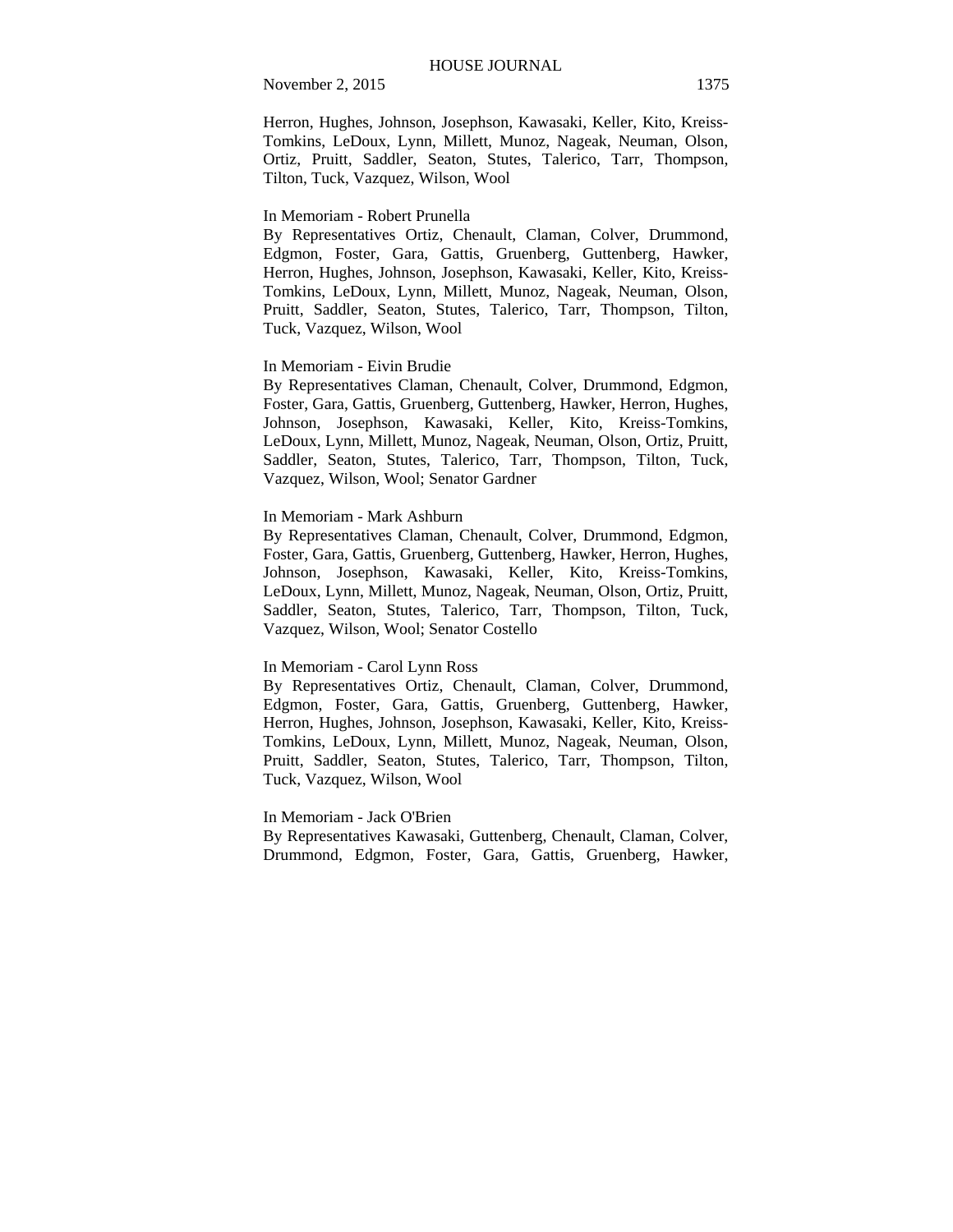Herron, Hughes, Johnson, Josephson, Keller, Kito, Kreiss-Tomkins, LeDoux, Lynn, Millett, Munoz, Nageak, Neuman, Olson, Ortiz, Pruitt, Saddler, Seaton, Stutes, Talerico, Tarr, Thompson, Tilton, Tuck, Vazquez, Wilson, Wool

#### In Memoriam - Marcy Ann Buch

By Representatives Claman, Chenault, Colver, Drummond, Edgmon, Foster, Gara, Gattis, Gruenberg, Guttenberg, Hawker, Herron, Hughes, Johnson, Josephson, Kawasaki, Keller, Kito, Kreiss-Tomkins, LeDoux, Lynn, Millett, Munoz, Nageak, Neuman, Olson, Ortiz, Pruitt, Saddler, Seaton, Stutes, Talerico, Tarr, Thompson, Tilton, Tuck, Vazquez, Wilson, Wool; Senator Ellis

# In Memoriam - Morgan Anniqsauq Solomon

By Representatives Guttenberg, Chenault, Claman, Colver, Drummond, Edgmon, Foster, Gara, Gattis, Gruenberg, Hawker, Herron, Hughes, Johnson, Josephson, Kawasaki, Keller, Kito, Kreiss-Tomkins, LeDoux, Lynn, Millett, Munoz, Nageak, Neuman, Olson, Ortiz, Pruitt, Saddler, Seaton, Stutes, Talerico, Tarr, Thompson, Tilton, Tuck, Vazquez, Wilson, Wool

#### In Memoriam - Mildred McKenzie Johnson

By Representatives Colver, Hughes, Chenault, Claman, Drummond, Edgmon, Foster, Gara, Gattis, Gruenberg, Guttenberg, Hawker, Herron, Johnson, Josephson, Kawasaki, Keller, Kito, Kreiss-Tomkins, LeDoux, Lynn, Millett, Munoz, Nageak, Neuman, Olson, Ortiz, Pruitt, Saddler, Seaton, Stutes, Talerico, Tarr, Thompson, Tilton, Tuck, Vazquez, Wilson, Wool

# In Memoriam - Karen Davey Stewart

By Representatives Colver, Chenault, Claman, Drummond, Edgmon, Foster, Gara, Gattis, Gruenberg, Guttenberg, Hawker, Herron, Hughes, Johnson, Josephson, Kawasaki, Keller, Kito, Kreiss-Tomkins, LeDoux, Lynn, Millett, Munoz, Nageak, Neuman, Olson, Ortiz, Pruitt, Saddler, Seaton, Stutes, Talerico, Tarr, Thompson, Tilton, Tuck, Vazquez, Wilson, Wool; Senator Dunleavy

#### In Memoriam - Ethel Stoneman

By Senator Coghill; Representatives Wilson, Chenault, Claman, Colver, Drummond, Edgmon, Foster, Gara, Gattis, Gruenberg,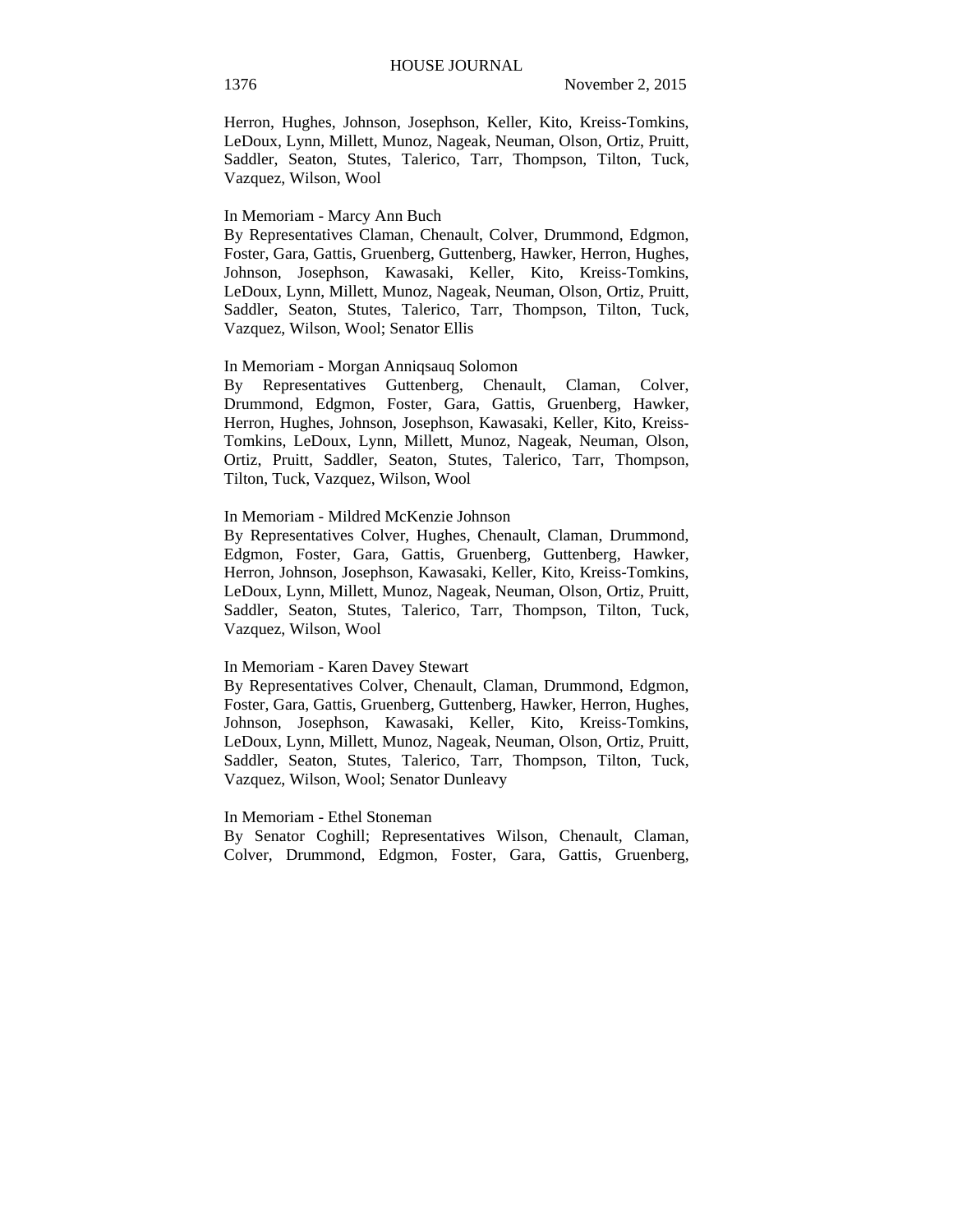Guttenberg, Hawker, Herron, Hughes, Johnson, Josephson, Kawasaki, Keller, Kito, Kreiss-Tomkins, LeDoux, Lynn, Millett, Munoz, Nageak, Neuman, Olson, Ortiz, Pruitt, Saddler, Seaton, Stutes, Talerico, Tarr, Thompson, Tilton, Tuck, Vazquez, Wool

### In Memoriam - Leo Brown

By Senator Coghill; Representatives Wilson, Chenault, Claman, Colver, Drummond, Edgmon, Foster, Gara, Gattis, Gruenberg, Guttenberg, Hawker, Herron, Hughes, Johnson, Josephson, Kawasaki, Keller, Kito, Kreiss-Tomkins, LeDoux, Lynn, Millett, Munoz, Nageak, Neuman, Olson, Ortiz, Pruitt, Saddler, Seaton, Stutes, Talerico, Tarr, Thompson, Tilton, Tuck, Vazquez, Wool

## In Memoriam - Jean Way

By Senator Coghill; Representatives Chenault, Claman, Colver, Drummond, Edgmon, Foster, Gara, Gattis, Gruenberg, Guttenberg, Hawker, Herron, Hughes, Johnson, Josephson, Kawasaki, Keller, Kito, Kreiss-Tomkins, LeDoux, Lynn, Millett, Munoz, Nageak, Neuman, Olson, Ortiz, Pruitt, Saddler, Seaton, Stutes, Talerico, Tarr, Thompson, Tilton, Tuck, Vazquez, Wilson, Wool

# In Memoriam - Roy Helms

By Senator Coghill; Representatives Chenault, Claman, Colver, Drummond, Edgmon, Foster, Gara, Gattis, Gruenberg, Guttenberg, Hawker, Herron, Hughes, Johnson, Josephson, Kawasaki, Keller, Kito, Kreiss-Tomkins, LeDoux, Lynn, Millett, Munoz, Nageak, Neuman, Olson, Ortiz, Pruitt, Saddler, Seaton, Stutes, Talerico, Tarr, Thompson, Tilton, Tuck, Vazquez, Wilson, Wool

# In Memoriam - Joseph Tang Mielke

By Senator Huggins; Representatives Neuman, Chenault, Claman, Colver, Drummond, Edgmon, Foster, Gara, Gattis, Gruenberg, Guttenberg, Hawker, Herron, Hughes, Johnson, Josephson, Kawasaki, Keller, Kito, Kreiss-Tomkins, LeDoux, Lynn, Millett, Munoz, Nageak, Olson, Ortiz, Pruitt, Saddler, Seaton, Stutes, Talerico, Tarr, Thompson, Tilton, Tuck, Vazquez, Wilson, Wool

In Memoriam - Teresa Sockpealuk Perry

By Senator Olson; Representatives Foster, Chenault, Claman, Colver, Drummond, Edgmon, Gara, Gattis, Gruenberg, Guttenberg, Hawker,